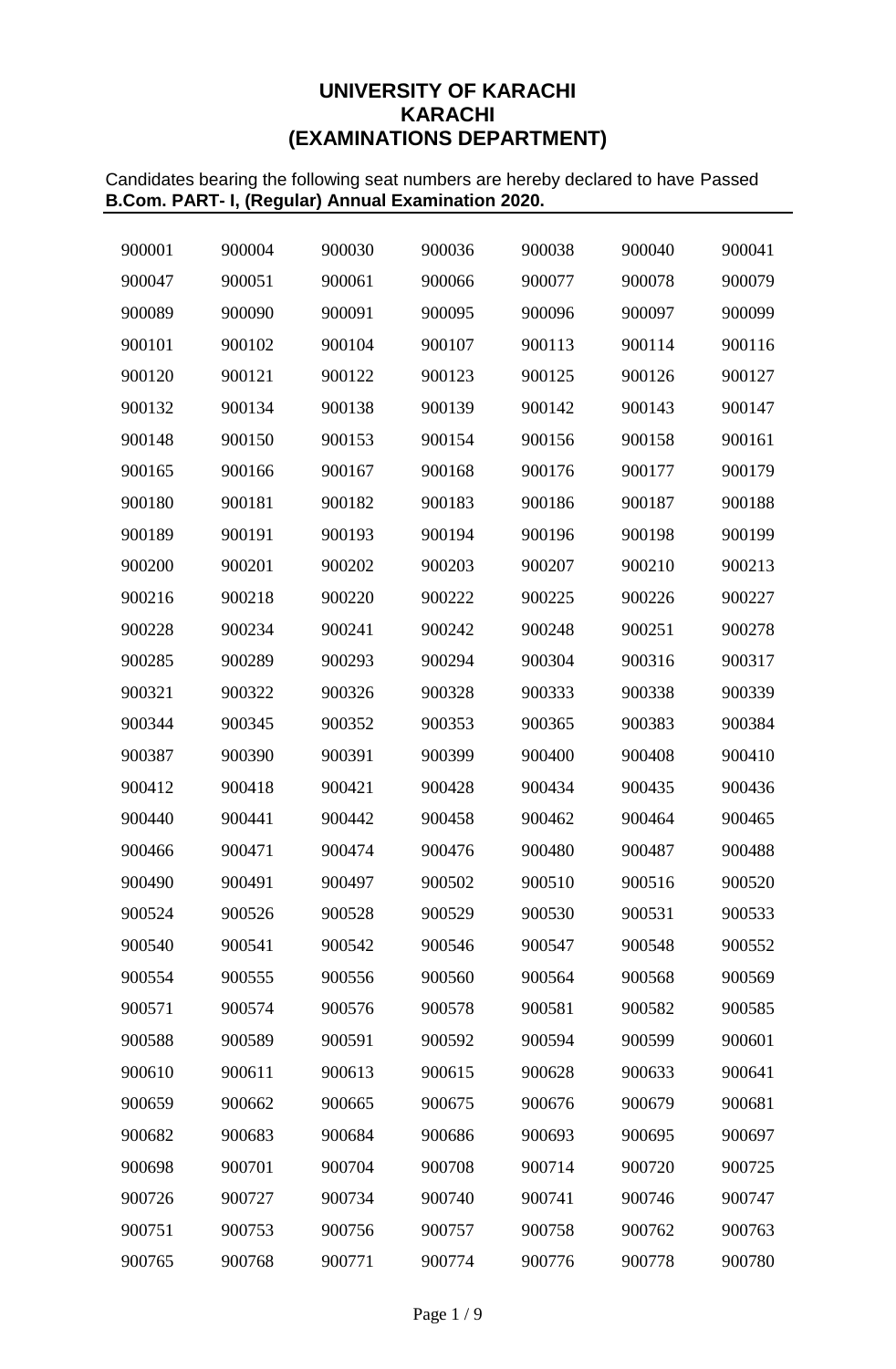| 900782 | 900783 | 900785 | 900787 | 900788 | 900790 | 900792 |
|--------|--------|--------|--------|--------|--------|--------|
| 900793 | 900795 | 900796 | 900797 | 900819 | 900824 | 900829 |
| 900832 | 900833 | 900840 | 900875 | 900881 | 900898 | 900909 |
| 900911 | 900916 | 900917 | 900926 | 900928 | 900975 | 900977 |
| 900983 | 901001 | 901002 | 901004 | 901005 | 901007 | 901008 |
| 901010 | 901011 | 901012 | 901013 | 901016 | 901018 | 901026 |
| 901027 | 901033 | 901038 | 901043 | 901044 | 901048 | 901049 |
| 901051 | 901053 | 901054 | 901055 | 901059 | 901060 | 901062 |
| 901067 | 901070 | 901072 | 901073 | 901074 | 901075 | 901076 |
| 901078 | 901080 | 901082 | 901087 | 901088 | 901089 | 901092 |
| 901093 | 901101 | 901103 | 901104 | 901105 | 901109 | 901112 |
| 901116 | 901117 | 901119 | 901124 | 901128 | 901130 | 901150 |
| 901154 | 901157 | 901158 | 901164 | 901167 | 901168 | 901169 |
| 901174 | 901176 | 901178 | 901180 | 901182 | 901191 | 901192 |
| 901195 | 901196 | 901199 | 901201 | 901205 | 901206 | 901210 |
| 901213 | 901215 | 901216 | 901218 | 901222 | 901224 | 901225 |
| 901226 | 901229 | 901230 | 901232 | 901233 | 901234 | 901236 |
| 901237 | 901239 | 901240 | 901247 | 901248 | 901249 | 901250 |
| 901251 | 901252 | 901254 | 901256 | 901257 | 901266 | 901267 |
| 901274 | 901280 | 901281 | 901283 | 901284 | 901288 | 901290 |
| 901292 | 901293 | 901295 | 901297 | 901298 | 901300 | 901301 |
| 901303 | 901304 | 901307 | 901314 | 901318 | 901320 | 901322 |
| 901323 | 901324 | 901326 | 901330 | 901331 | 901337 | 901339 |
| 901340 | 901345 | 901347 | 901349 | 901355 | 901359 | 901360 |
| 901363 | 901365 | 901366 | 901368 | 901372 | 901373 | 901380 |
| 901384 | 901392 | 901394 | 901396 | 901397 | 901402 | 901403 |
| 901405 | 901406 | 901409 | 901412 | 901419 | 901425 | 901431 |
| 901434 | 901437 | 901440 | 901447 | 901448 | 901449 | 901450 |
| 901452 | 901453 | 901455 | 901456 | 901457 | 901458 | 901459 |
| 901471 | 901472 | 901475 | 901478 | 901483 | 901487 | 901496 |
| 901498 | 901512 | 901514 | 901515 | 901519 | 901522 | 901524 |
| 901528 | 901529 | 901547 | 901551 | 901565 | 901567 | 901568 |
| 901570 | 901600 | 901607 | 901608 | 901613 | 901614 | 901615 |
| 901617 | 901619 | 901622 | 901625 | 901627 | 901628 | 901629 |
| 901633 | 901636 | 901640 | 901645 | 901668 | 901676 | 901694 |
| 901697 | 901714 | 901717 | 901719 | 901721 | 901724 | 901731 |
| 901732 | 901733 | 901767 | 901773 | 901776 | 901780 | 901784 |
| 901785 | 901786 | 901787 | 901788 | 901799 | 901805 | 901806 |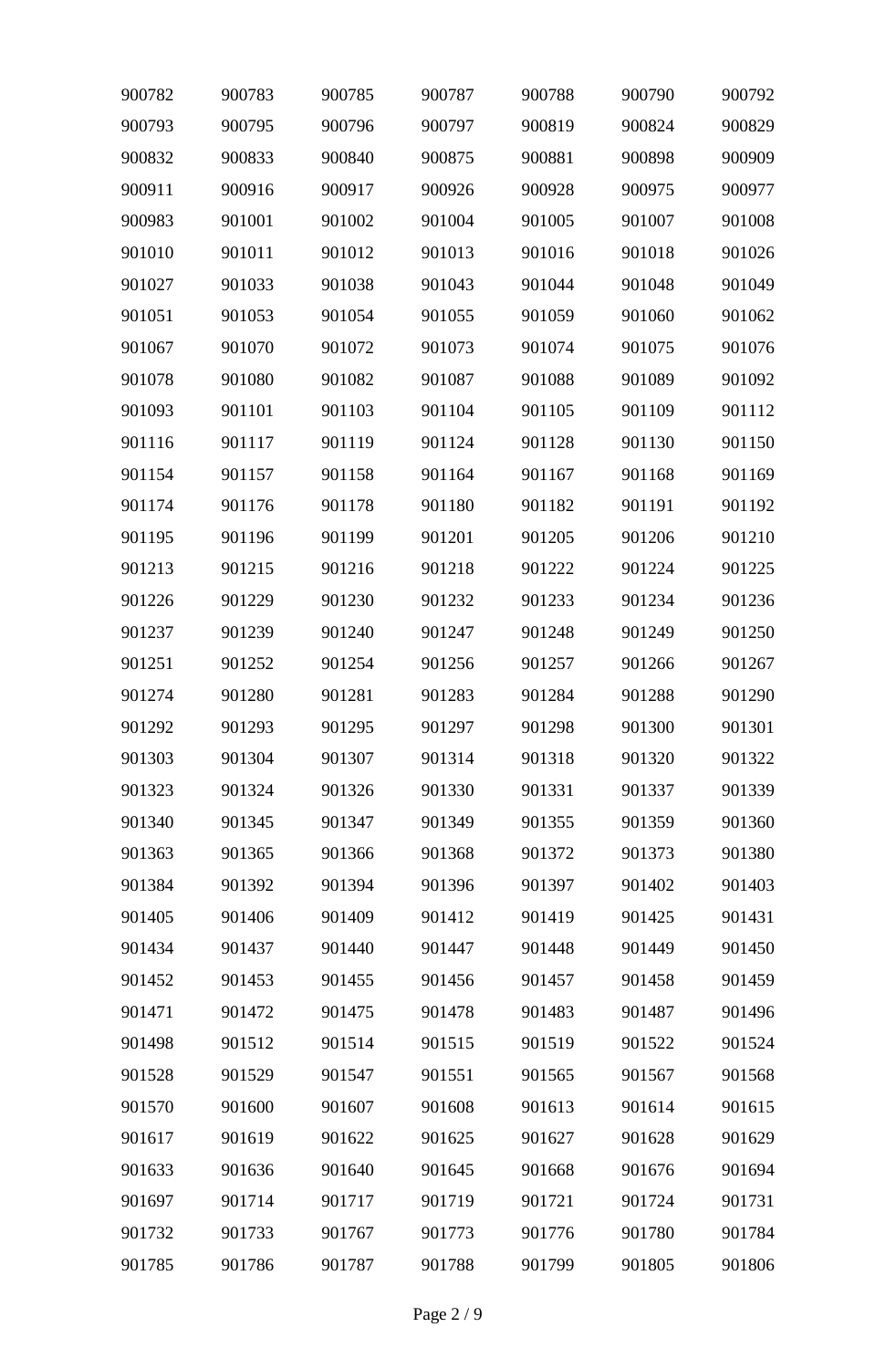| 901808 | 901809 | 901812 | 901815 | 901816 | 901817 | 901818 |
|--------|--------|--------|--------|--------|--------|--------|
| 901819 | 901820 | 901822 | 901823 | 901825 | 901828 | 901832 |
| 901836 | 901837 | 901838 | 901839 | 901842 | 901847 | 901848 |
| 901850 | 901854 | 901856 | 901857 | 901858 | 901859 | 901860 |
| 901863 | 901864 | 901865 | 901866 | 901868 | 901870 | 901889 |
| 901890 | 901891 | 901898 | 901899 | 901900 | 901901 | 901902 |
| 901903 | 901904 | 901905 | 901906 | 901907 | 901908 | 901909 |
| 901911 | 901912 | 901914 | 901916 | 901920 | 901921 | 901923 |
| 901925 | 901926 | 901927 | 901928 | 901930 | 901931 | 901932 |
| 901933 | 901934 | 901937 | 901938 | 901941 | 901943 | 901944 |
| 901945 | 901950 | 901952 | 901953 | 901954 | 901956 | 901957 |
| 901958 | 901960 | 901961 | 901963 | 901965 | 901972 | 901977 |
| 901980 | 901981 | 901986 | 901997 | 901999 | 902007 | 902008 |
| 902010 | 902018 | 902037 | 902038 | 902042 | 902067 | 902085 |
| 902090 | 902101 | 902103 | 902117 | 902132 | 902138 | 902141 |
| 902149 | 902152 | 902154 | 902156 | 902157 | 902162 | 902164 |
| 902168 | 902172 | 902174 | 902175 | 902177 | 902185 | 902196 |
| 902197 | 902209 | 902213 | 902233 | 902252 | 902264 | 902265 |
| 902266 | 902267 | 902273 | 902276 | 902277 | 902284 | 902289 |
| 902290 | 902293 | 902294 | 902296 | 902302 | 902303 | 902304 |
| 902305 | 902306 | 902307 | 902310 | 902315 | 902317 | 902325 |
| 902326 | 902331 | 902335 | 902337 | 902339 | 902341 | 902343 |
| 902344 | 902352 | 902358 | 902363 | 902372 | 902387 | 902389 |
| 902390 | 902393 | 902400 | 902402 | 902405 | 902407 | 902414 |
| 902415 | 902418 | 902424 | 902430 | 902435 | 902446 | 902453 |
| 902454 | 902455 | 902464 | 902466 | 902477 | 902485 | 902486 |
| 902495 | 902496 | 902498 | 902500 | 902501 | 902507 | 902516 |
| 902522 | 902525 | 902530 | 902533 | 902537 | 902544 | 902549 |
| 902562 | 902569 | 902575 | 902577 | 902578 | 902580 | 902585 |
| 902590 | 902591 | 902595 | 902599 | 902601 | 902602 | 902605 |
| 902613 | 902616 | 902621 | 902622 | 902627 | 902630 | 902631 |
| 902635 | 902637 | 902639 | 902650 | 902668 | 902670 | 902672 |
| 902696 | 902718 | 902719 | 902725 | 902726 | 902729 | 902743 |
| 902747 | 902759 | 902774 | 902781 | 902790 | 902800 | 902806 |
| 902814 | 902817 | 902818 | 902838 | 902842 | 902844 | 902849 |
| 902854 | 902855 | 902880 | 902881 | 902882 | 902884 | 902893 |
| 902894 | 902897 | 902905 | 902930 | 902955 | 902962 | 902963 |
| 902964 | 902968 | 902969 | 902970 | 902972 | 902973 | 902974 |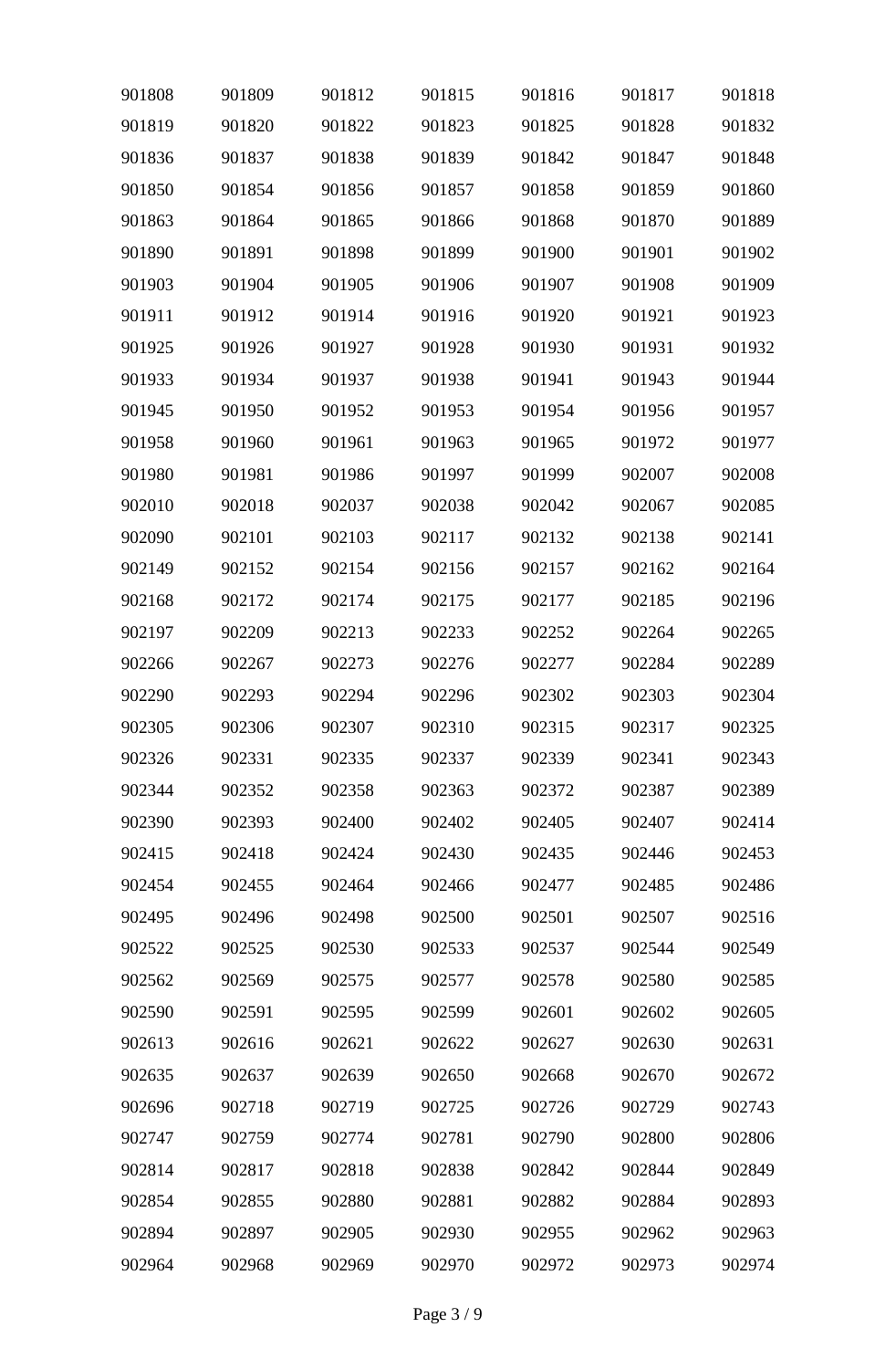| 902975 | 902976 | 902977 | 902978 | 902979 | 902980 | 902981 |
|--------|--------|--------|--------|--------|--------|--------|
| 902982 | 902983 | 902984 | 902985 | 902986 | 902987 | 902989 |
| 902990 | 902991 | 902996 | 902998 | 903000 | 903002 | 903004 |
| 903008 | 903012 | 903013 | 903016 | 903018 | 903020 | 903027 |
| 903028 | 903030 | 903048 | 903051 | 903063 | 903067 | 903069 |
| 903070 | 903071 | 903074 | 903081 | 903089 | 903095 | 903097 |
| 903099 | 903102 | 903103 | 903106 | 903109 | 903111 | 903116 |
| 903117 | 903127 | 903149 | 903156 | 903164 | 903165 | 903184 |
| 903188 | 903195 | 903196 | 903198 | 903208 | 903213 | 903214 |
| 903215 | 903216 | 903217 | 903218 | 903222 | 903233 | 903240 |
| 903245 | 903247 | 903283 | 903285 | 903300 | 903301 | 903305 |
| 903306 | 903307 | 903308 | 903309 | 903319 | 903327 | 903341 |
| 903347 | 903358 | 903382 | 903406 | 903416 | 903430 | 903439 |
| 903456 | 903486 | 903489 | 903498 | 903500 | 903501 | 903502 |
| 903503 | 903504 | 903505 | 903514 | 903515 | 903516 | 903517 |
| 903519 | 903523 | 903537 | 903566 | 903570 | 907002 | 907006 |
| 907011 | 907021 | 907022 | 907026 | 907027 | 907034 | 907035 |
| 907037 | 907038 | 907039 | 907041 | 907042 | 907045 | 907046 |
| 907047 | 907055 | 907056 | 907057 | 907058 | 907061 | 907063 |
| 907064 | 907071 | 907072 | 907073 | 907074 | 907077 | 907082 |
| 907084 | 907089 | 907093 | 907094 | 907097 | 907100 | 907101 |
| 907102 | 907108 | 907109 | 907112 | 907113 | 907115 | 907116 |
| 907117 | 907122 | 907123 | 907124 | 907134 | 907136 | 907139 |
| 907142 | 907148 | 907150 | 907151 | 907152 | 907154 | 907157 |
| 907158 | 907159 | 907170 | 907174 | 907176 | 907178 | 907186 |
| 907188 | 907191 | 907194 | 907195 | 907204 | 907205 | 907206 |
| 907207 | 907208 | 907226 | 907228 | 907234 | 907242 | 907250 |
| 907259 | 907260 | 907280 | 907286 | 907289 | 907303 | 907304 |
| 907314 | 907315 | 907317 | 907318 | 907321 | 907329 | 907343 |
| 907350 | 907355 | 907362 | 907363 | 907369 | 907370 | 907376 |
| 907381 | 907395 | 907398 | 907400 | 907413 | 907415 | 907417 |
| 907422 | 907426 | 907427 | 907435 | 907436 | 907437 | 907438 |
| 907439 | 907440 | 907446 | 907450 | 907452 | 907453 | 907459 |
| 907461 | 907463 | 907464 | 907469 | 907474 | 907478 | 907479 |
| 907481 | 907483 | 907485 | 907486 | 907487 | 907488 | 907489 |
| 907492 | 907493 | 907495 | 907510 | 907524 | 907529 | 907530 |
| 907537 | 907538 | 907542 | 907544 | 907546 | 907547 | 907552 |
| 907553 | 907554 | 907557 | 907558 | 907560 | 907561 | 907564 |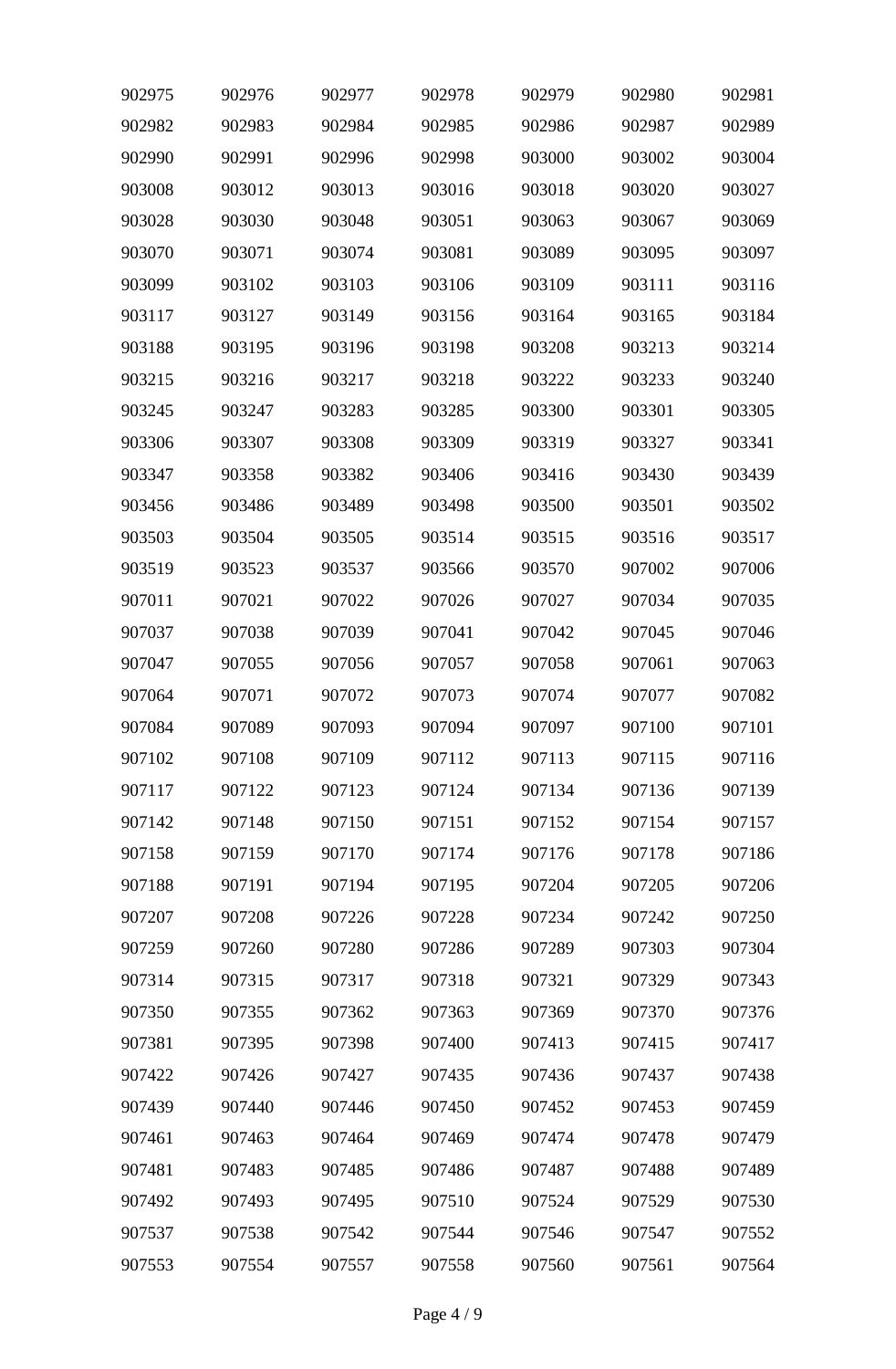| 907565 | 907566 | 907567 | 907570 | 907571 | 907573 | 907600 |
|--------|--------|--------|--------|--------|--------|--------|
| 907602 | 907604 | 907608 | 907616 | 907617 | 907632 | 907636 |
| 907638 | 907658 | 907659 | 907660 | 907668 | 907670 | 907688 |
| 907693 | 907712 | 907713 | 907723 | 907728 | 907731 | 907732 |
| 907733 | 907734 | 907735 | 907736 | 907737 | 907740 | 907754 |
| 907755 | 907756 | 907758 | 907759 | 907760 | 907762 | 907763 |
| 907768 | 907772 | 907773 | 907777 | 907782 | 907784 | 907786 |
| 907788 | 907795 | 907802 | 907804 | 907806 | 907807 | 907810 |
| 907814 | 907815 | 907816 | 907817 | 907823 | 907829 | 907830 |
| 907831 | 907832 | 907835 | 907837 | 907838 | 907840 | 907841 |
| 907843 | 907852 | 907853 | 907855 | 907857 | 907859 | 907860 |
| 907863 | 907864 | 907866 | 907874 | 907876 | 907878 | 907880 |
| 907883 | 907887 | 907888 | 907889 | 907890 | 907895 | 907905 |
| 907918 | 907922 | 907923 | 907924 | 907925 | 907928 | 907932 |
| 907933 | 907936 | 907938 | 907945 | 907947 | 907950 | 907951 |
| 907955 | 907957 | 907959 | 907962 | 907965 | 907967 | 907969 |
| 907971 | 907976 | 907977 | 907978 | 907980 | 907983 | 907986 |
| 907987 | 907990 | 907993 | 907996 | 907997 | 907998 | 907999 |
| 908000 | 908002 | 908007 | 908009 | 908017 | 908034 | 908037 |
| 908040 | 908041 | 908043 | 908049 | 908058 | 908065 | 908077 |
| 908090 | 908093 | 908098 | 908103 | 908104 | 908105 | 908106 |
| 908109 | 908119 | 908121 | 908125 | 908126 | 908129 | 908138 |
| 908140 | 908141 | 908142 | 908156 | 908158 | 908163 | 908167 |
| 908168 | 908180 | 908182 | 908183 | 908190 | 908196 | 908198 |
| 908200 | 908203 | 908205 | 908210 | 908216 | 908217 | 908226 |
| 908229 | 908231 | 908232 | 908244 | 908251 | 908253 | 908255 |
| 908262 | 908274 | 908282 | 908285 | 908286 | 908288 | 908295 |
| 908297 | 908298 | 908299 | 908303 | 908304 | 908305 | 908308 |
| 908309 | 908310 | 908316 | 908317 | 908318 | 908330 | 908338 |
| 908340 | 908342 | 908344 | 908349 | 908350 | 908360 | 908363 |
| 908364 | 908366 | 908367 | 908370 | 908371 | 908372 | 908377 |
| 908381 | 908384 | 908386 | 908388 | 908391 | 908394 | 908395 |
| 908397 | 908399 | 908400 | 908404 | 908407 | 908409 | 908412 |
| 908413 | 908414 | 908415 | 908418 | 908420 | 908421 | 908428 |
| 908431 | 908432 | 908433 | 908440 | 908441 | 908443 | 908448 |
| 908449 | 908450 | 908451 | 908452 | 908457 | 908458 | 908464 |
| 908466 | 908467 | 908468 | 908471 | 908476 | 908481 | 908483 |
| 908485 | 908486 | 908490 | 908491 | 908492 | 908493 | 908508 |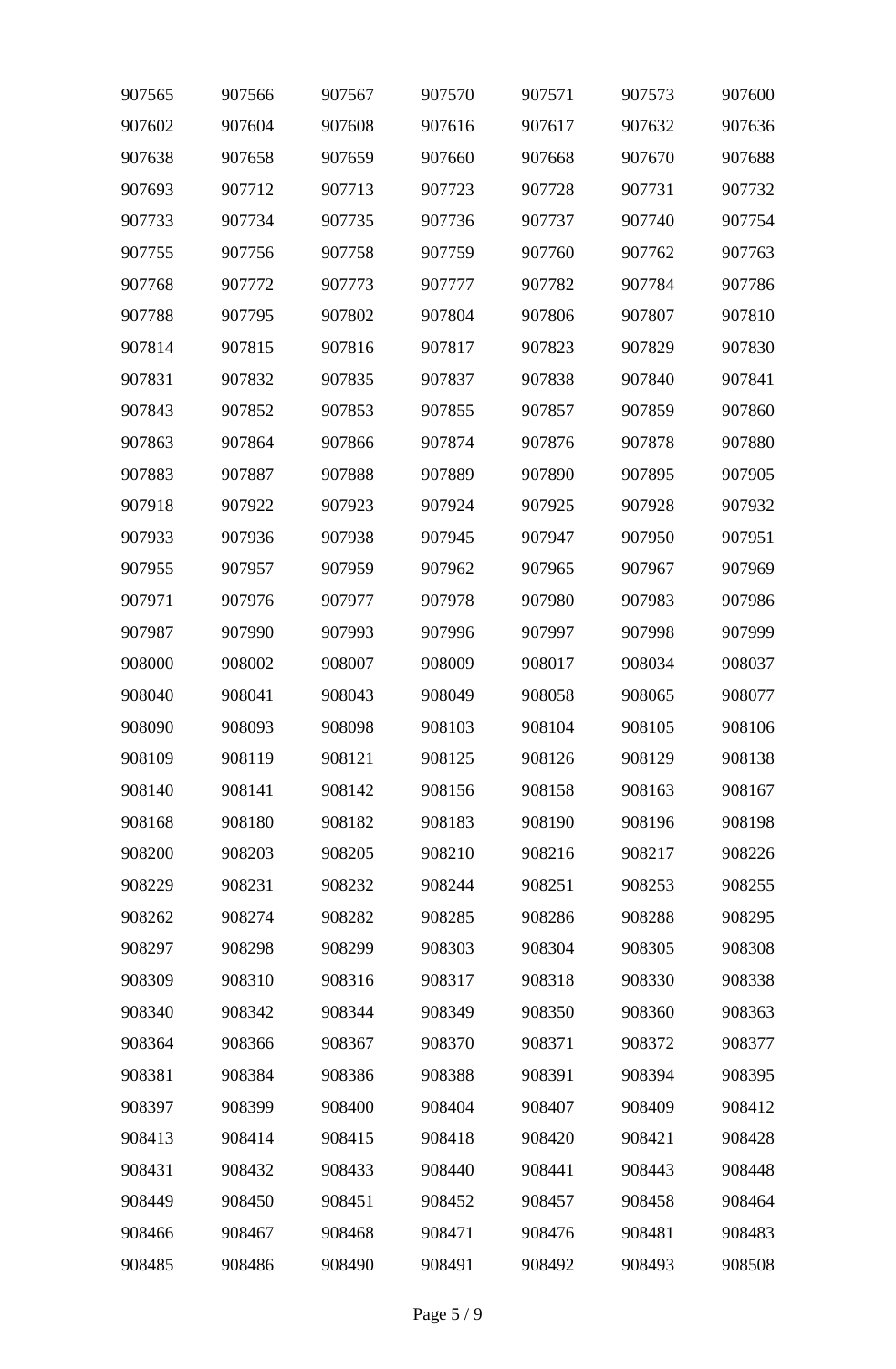| 908511 | 908513 | 908516 | 908517 | 908518 | 908523 | 908525 |
|--------|--------|--------|--------|--------|--------|--------|
| 908531 | 908533 | 908549 | 908550 | 908554 | 908555 | 908556 |
| 908557 | 908558 | 908559 | 908560 | 908564 | 908565 | 908566 |
| 908567 | 908569 | 908570 | 908573 | 908574 | 908575 | 908576 |
| 908577 | 908578 | 908580 | 908582 | 908583 | 908586 | 908589 |
| 908590 | 908592 | 908596 | 908597 | 908598 | 908603 | 908608 |
| 908609 | 908610 | 908612 | 908614 | 908615 | 908617 | 908618 |
| 908619 | 908620 | 908621 | 908623 | 908624 | 908625 | 908627 |
| 908628 | 908633 | 908653 | 908657 | 908660 | 908668 | 908672 |
| 908678 | 908684 | 908685 | 908691 | 908694 | 908695 | 908696 |
| 908698 | 908700 | 908701 | 908703 | 908704 | 908706 | 908707 |
| 908709 | 908711 | 908712 | 908715 | 908716 | 908719 | 908720 |
| 908722 | 908724 | 908725 | 908727 | 908728 | 908729 | 908731 |
| 908734 | 908737 | 908741 | 908742 | 908743 | 908744 | 908746 |
| 908747 | 908748 | 908749 | 908750 | 908751 | 908752 | 908753 |
| 908754 | 908755 | 908756 | 908757 | 908758 | 908761 | 908762 |
| 908763 | 908764 | 908765 | 908767 | 908768 | 908769 | 908771 |
| 908773 | 908774 | 908775 | 908776 | 908777 | 908778 | 908780 |
| 908781 | 908782 | 908783 | 908784 | 908785 | 908786 | 908787 |
| 908788 | 908790 | 908791 | 908795 | 908797 | 908798 | 908799 |
| 908801 | 908804 | 908805 | 908806 | 908809 | 908810 | 908814 |
| 908816 | 908818 | 908819 | 908821 | 908822 | 908823 | 908824 |
| 908825 | 908826 | 908830 | 908833 | 908834 | 908836 | 908838 |
| 908839 | 908842 | 908846 | 908848 | 908849 | 908851 | 908853 |
| 908861 | 908869 | 908874 | 908875 | 908884 | 908886 | 908887 |
| 908888 | 908889 | 908890 | 908899 | 908902 | 908903 | 908905 |
| 908908 | 908909 | 908910 | 908911 | 908914 | 908915 | 908916 |
| 908918 | 908919 | 908921 | 908929 | 908930 | 908931 | 908932 |
| 908935 | 908937 | 908938 | 908939 | 908940 | 908941 | 908943 |
| 908945 | 908947 | 908950 | 908951 | 908952 | 908953 | 908955 |
| 908956 | 908957 | 908958 | 908959 | 908960 | 908961 | 908962 |
| 908964 | 908966 | 908967 | 908968 | 908969 | 908970 | 908971 |
| 908974 | 908975 | 908976 | 908977 | 908979 | 908980 | 908981 |
| 908982 | 908983 | 908984 | 908985 | 908986 | 908987 | 908991 |
| 908992 | 908995 | 909000 | 909001 | 909005 | 909011 | 909016 |
| 909019 | 909024 | 909027 | 909032 | 909035 | 909037 | 909038 |
| 909041 | 909044 | 909051 | 909054 | 909055 | 909056 | 909057 |
| 909059 | 909064 | 909071 | 909072 | 909073 | 909077 | 909083 |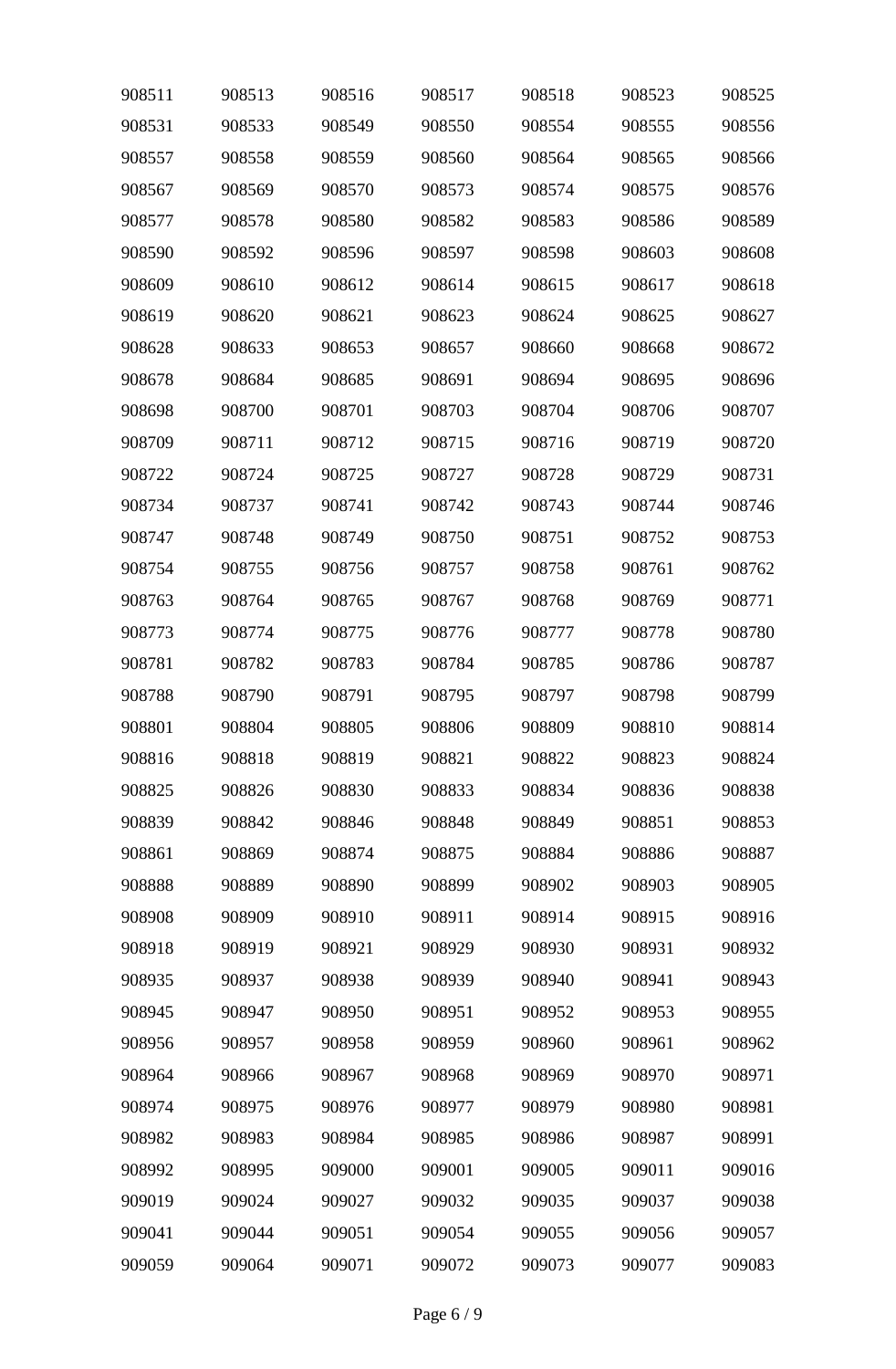| 909085 | 909086 | 909088 | 909091 | 909095 | 909096 | 909108 |
|--------|--------|--------|--------|--------|--------|--------|
| 909111 | 909112 | 909113 | 909117 | 909119 | 909127 | 909129 |
| 909130 | 909135 | 909136 | 909138 | 909140 | 909141 | 909143 |
| 909145 | 909146 | 909147 | 909148 | 909154 | 909155 | 909158 |
| 909163 | 909167 | 909171 | 909172 | 909173 | 909174 | 909175 |
| 909176 | 909177 | 909182 | 909185 | 909186 | 909188 | 909189 |
| 909192 | 909193 | 909194 | 909196 | 909197 | 909199 | 909201 |
| 909206 | 909207 | 909208 | 909214 | 909216 | 909219 | 909223 |
| 909224 | 909227 | 909232 | 909234 | 909235 | 909240 | 909242 |
| 909243 | 909246 | 909248 | 909249 | 909251 | 909252 | 909253 |
| 909254 | 909255 | 909256 | 909257 | 909258 | 909260 | 909261 |
| 909262 | 909264 | 909265 | 909266 | 909267 | 909279 | 909285 |
| 909289 | 909291 | 909292 | 909295 | 909296 | 909298 | 909300 |
| 909301 | 909302 | 909304 | 909306 | 909308 | 909315 | 909316 |
| 909320 | 909324 | 909325 | 909326 | 909329 | 909330 | 909334 |
| 909335 | 909337 | 909340 | 909341 | 909342 | 909344 | 909345 |
| 909346 | 909347 | 909348 | 909349 | 909350 | 909351 | 909353 |
| 909356 | 909357 | 909358 | 909362 | 909364 | 909365 | 909368 |
| 909370 | 909371 | 909372 | 909374 | 909390 | 909400 | 909412 |
| 909420 | 909421 | 909427 | 909428 | 909432 | 909437 | 909441 |
| 909446 | 909447 | 909455 | 909463 | 909467 | 909474 | 909476 |
| 909489 | 909495 | 909502 | 909506 | 909507 | 909536 | 909545 |
| 909546 | 909548 | 909550 | 909551 | 909559 | 909561 | 909562 |
| 909567 | 909572 | 909573 | 909576 | 909577 | 909578 | 909583 |
| 909588 | 909589 | 909591 | 909592 | 909595 | 909596 | 909597 |
| 909606 | 909607 | 909608 | 909609 | 909615 | 909616 | 909619 |
| 909621 | 909622 | 909624 | 909627 | 909628 | 909629 | 909631 |
| 909633 | 909634 | 909638 | 909641 | 909642 | 909645 | 909647 |
| 909649 | 909651 | 909654 | 909661 | 909666 | 909669 | 909673 |
| 909674 | 909675 | 909677 | 909679 | 909680 | 909681 | 909683 |
| 909684 | 909686 | 909692 | 909696 | 909697 | 909705 | 909709 |
| 909711 | 909715 | 909716 | 909717 | 909721 | 909725 | 909727 |
| 909729 | 909730 | 909731 | 909732 | 909735 | 909737 | 909738 |
| 909740 | 909741 | 909743 | 909744 | 909745 | 909752 | 909756 |
| 909759 | 909763 | 909766 | 909767 | 909768 | 909769 | 909772 |
| 909773 | 909775 | 909777 | 909778 | 909782 | 909785 | 909787 |
| 909792 | 909793 | 909794 | 909798 | 909800 | 909803 | 909805 |
| 909811 | 909818 | 909825 | 909827 | 909828 | 909831 | 909833 |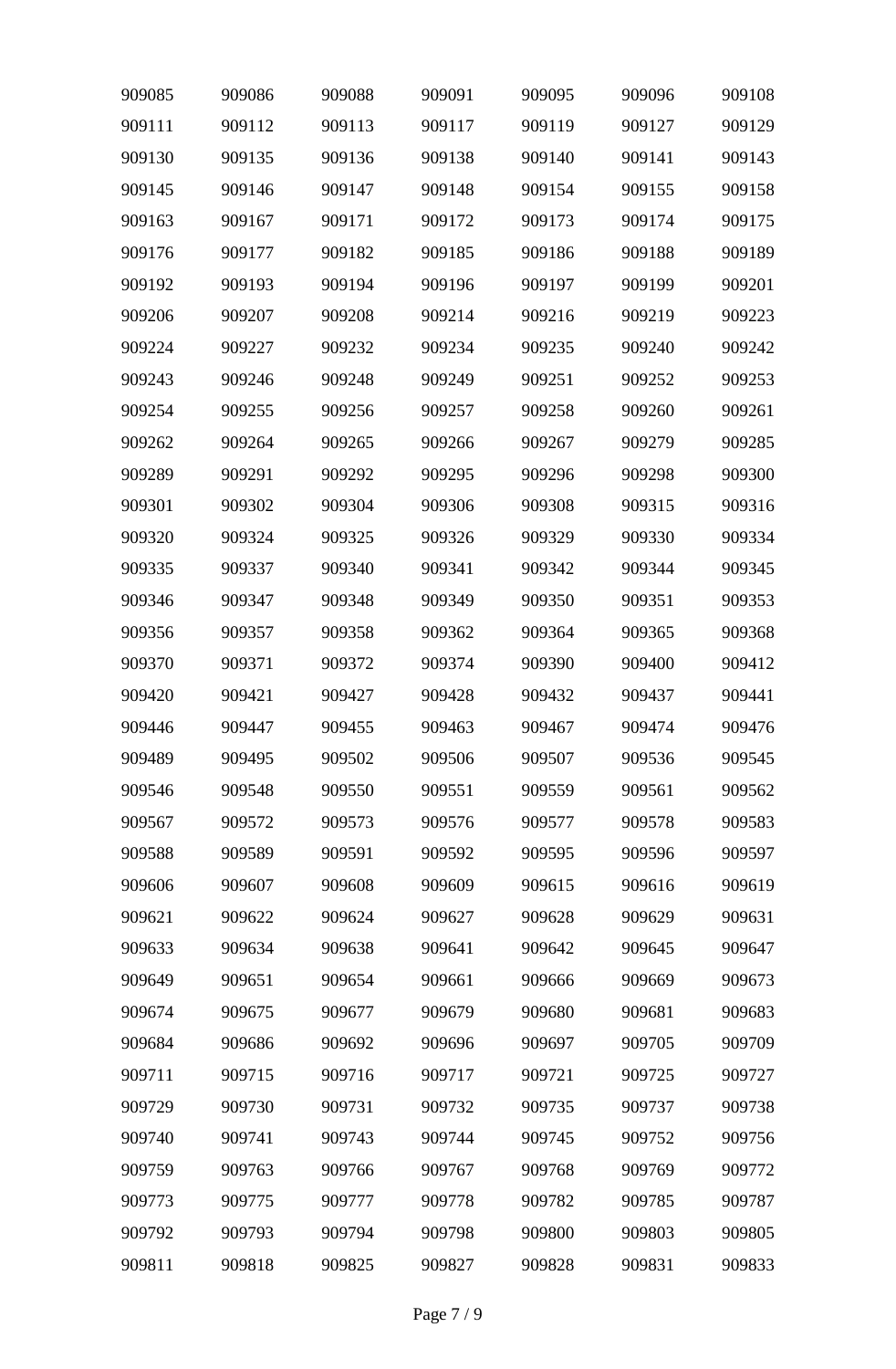| 909835 | 909836 | 909838 | 909839 | 909840 | 909842 | 909843 |
|--------|--------|--------|--------|--------|--------|--------|
| 909844 | 909845 | 909850 | 909851 | 909853 | 909855 | 909859 |
| 909860 | 909861 | 909863 | 909872 | 909874 | 909875 | 909876 |
| 909880 | 909882 | 909887 | 909890 | 909892 | 909893 | 909894 |
| 909896 | 909899 | 909903 | 909905 | 909906 | 909908 | 909910 |
| 909915 | 909916 | 909919 | 909925 | 909927 | 909931 | 909932 |
| 909934 | 909935 | 909936 | 909938 | 909939 | 909945 | 909946 |
| 909950 | 909954 | 909957 | 909960 | 909961 | 909964 | 909965 |
| 909968 | 909976 | 909977 | 909978 | 909979 | 909983 | 909986 |
| 909988 | 909991 | 909993 | 909996 | 909998 | 910002 | 910007 |
| 910010 | 910012 | 910022 | 910029 | 910030 | 910036 | 910040 |
| 910042 | 910047 | 910059 | 910063 | 910064 | 910077 | 910079 |
| 910081 | 910082 | 910083 | 910088 | 910089 | 910092 | 910094 |
| 910095 | 910096 | 910098 | 910101 | 910103 | 910104 | 910106 |
| 910108 | 910109 | 910110 | 910111 | 910117 | 910118 | 910119 |
| 910121 | 910123 | 910126 | 910127 | 910128 | 910130 | 910131 |
| 910136 | 910139 | 910142 | 910145 | 910147 | 910151 | 910152 |
| 910159 | 910160 | 910166 | 910193 | 910242 | 910244 | 910246 |
| 910249 | 910250 | 910251 | 910259 | 910272 | 910274 | 910276 |
| 910289 | 910290 | 910292 | 910306 | 910309 | 910313 | 910314 |
| 910323 |        |        |        |        |        |        |

| <b>STATISTICS OF THE RESULT</b> |                 |               |              |                        |  |  |  |  |
|---------------------------------|-----------------|---------------|--------------|------------------------|--|--|--|--|
| <b>REGISTERED</b>               | <b>APPEARED</b> | <b>PASSES</b> | <b>FAILS</b> | <b>PASS PERCENTAGE</b> |  |  |  |  |
| 6894                            | 6453            | 2001          | 4452         | 31.01 %                |  |  |  |  |
|                                 |                 |               |              |                        |  |  |  |  |

# **WITH HELD SEATNOS:**

## **FOR ENROLMENT:**

| 902280 | 902281 | 902458 | 903031 | 903032 | 903314 | 903315 |
|--------|--------|--------|--------|--------|--------|--------|
| 903318 | 903320 | 903321 | 903322 | 903329 | 903331 | 903332 |
| 903333 | 903334 | 903335 | 903337 | 903338 | 903339 | 903344 |
| 903349 | 903350 | 903353 | 903354 | 903355 | 903356 | 903362 |
| 903365 | 903366 | 903368 | 903369 | 903370 | 903371 | 903373 |
| 903374 | 903375 | 903376 | 903377 | 903378 | 903379 | 903380 |
| 903381 | 903386 | 903388 | 903389 | 903390 | 903391 | 903392 |
| 903393 | 903394 | 903395 | 903401 | 903402 | 903403 | 903404 |
| 903405 | 903410 | 903411 | 903412 | 903413 | 903414 | 903415 |
| 903542 | 910169 | 910170 | 910171 | 910172 | 910173 | 910174 |
| 910175 | 910176 | 910177 | 910179 | 910180 | 910181 | 910182 |
| 910183 | 910184 | 910185 | 910186 | 910187 | 910189 | 910190 |